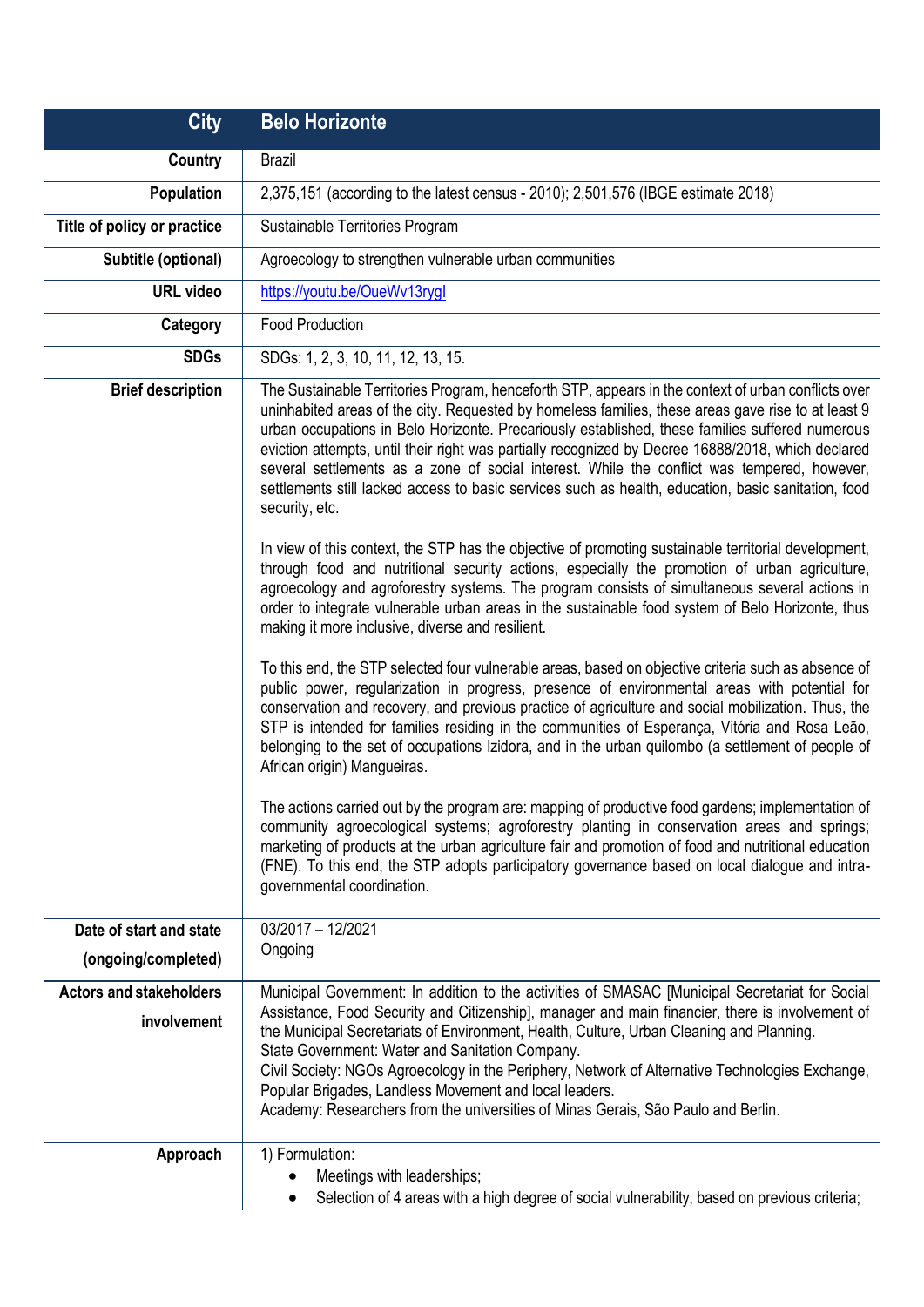|                  | Elaboration of a project plan.<br>2) Implementation:<br>Periodic local meetings;<br>Institutional coordination;<br>Mapping of productive food gardens;<br>٠<br>Implementation of community agroecological systems;<br>٠<br>Agroforestry recovery of environmental conservation areas;<br>$\bullet$<br>Training of local agroecology promoters;<br>Food and nutrition education actions.                                                                                                                                                                                                                                                                                                                                                                                                                                                                                                                                                                                                                                                                                                                                                                                                                                                                                                                                                                                                                                                                                                                                                                                                                                 |
|------------------|-------------------------------------------------------------------------------------------------------------------------------------------------------------------------------------------------------------------------------------------------------------------------------------------------------------------------------------------------------------------------------------------------------------------------------------------------------------------------------------------------------------------------------------------------------------------------------------------------------------------------------------------------------------------------------------------------------------------------------------------------------------------------------------------------------------------------------------------------------------------------------------------------------------------------------------------------------------------------------------------------------------------------------------------------------------------------------------------------------------------------------------------------------------------------------------------------------------------------------------------------------------------------------------------------------------------------------------------------------------------------------------------------------------------------------------------------------------------------------------------------------------------------------------------------------------------------------------------------------------------------|
| Innovation       | STP innovates by introducing agroecology as a food production strategy, but also by producing new<br>social, urban and environmental relations in a context of housing conflict. Through participatory<br>transversal governance and collaborative assistance on agroecological and agroforestry<br>techniques, the Program seeks to translate the New Urban Agenda and SDG guidelines into the<br>unique reality of urban occupations.<br>Based on agroecology as a guiding principle, the STP implements a service bulletin aimed at                                                                                                                                                                                                                                                                                                                                                                                                                                                                                                                                                                                                                                                                                                                                                                                                                                                                                                                                                                                                                                                                                  |
|                  | strengthening the production, marketing and consumption of healthy food in vulnerable urban areas.<br>The agroforestry approach also allows the integration of such production to environmental<br>conservation and recovery of springs. Actions are planned with communities in local committees,<br>and later shared in a broader forum, spaces of co-production and participation that enhance the<br>autonomy and social learning of those involved. Technical assistance is in turn collaborative, since<br>efforts are made to facilitate local knowledge and practice through the training of agroecological<br>promoters.                                                                                                                                                                                                                                                                                                                                                                                                                                                                                                                                                                                                                                                                                                                                                                                                                                                                                                                                                                                       |
|                  | Therefore, the approach promoted by the STP allows the promotion of food sovereignty and the<br>autonomy of citizens engaged in the conservation of biodiversity and mitigation of natural hazards<br>and the effects of climate change in the production of resilient and sustainable cities.                                                                                                                                                                                                                                                                                                                                                                                                                                                                                                                                                                                                                                                                                                                                                                                                                                                                                                                                                                                                                                                                                                                                                                                                                                                                                                                          |
| Impact           | The first significant impact dimension achieved with STP was the promotion of an urban agriculture<br>policy in an area of increasing population density (annexes 1 and 2), and still lacking access to<br>public services (Annex 3). As pointed out, the STP was the first public program to be applied in the<br>area in a complex context of land dispute, thus enhancing mutual trust and reinforcing the<br>citizenship of the resident population. This process was promoted through agroecology, based on<br>the strengthening of existing practices. Over 2 years of operation, 110 home food gardens were<br>mapped and assisted (Annex 4): here, 146 different food species were identified (44% of<br>vegetables, grains and legumes, 31% of fruits and 25% of spices and medicinal herbs). About 37%<br>of the production is conducted exclusively by women - 22% by both women and men - and 55% is<br>exclusively intended for the family's own consumption. 74% use of natural methods for growing<br>products without pesticides. Although only 2% of the production is destined to commercialization<br>purposes, these products are already regularly traded at 3 municipal fairs. In addition, 04 community<br>agroecological systems were implemented, one in each area. A participatory mapping was also<br>carried out identifying 25 water springs, which will be recovered by planting agroforestry systems,<br>starting this year. With regard to the education aspect, 150 producers participated in agroecology<br>workshops and 30 are being trained to become local agroecology promoters. |
| <b>Inclusion</b> | The STP integrates all MUFPP categories. With a focus on food production, the strengthening of<br>lands as sustainable food subsystems not only provides services to food producers (action 24 of<br>the framework), but also promotes urban food production from agroecological techniques, thus<br>legitimizing access and secure ownership of the land (20, 22, 25 and 23). With regard to social and<br>economic equality, STP promotes networks and supports grassroots communities through<br>community food gardens, as well as participatory training of agroecology promoters (18 and 19).<br>The FNE workshops promote sustainable diets and nutrition (7). The intermediation for marketing                                                                                                                                                                                                                                                                                                                                                                                                                                                                                                                                                                                                                                                                                                                                                                                                                                                                                                                  |